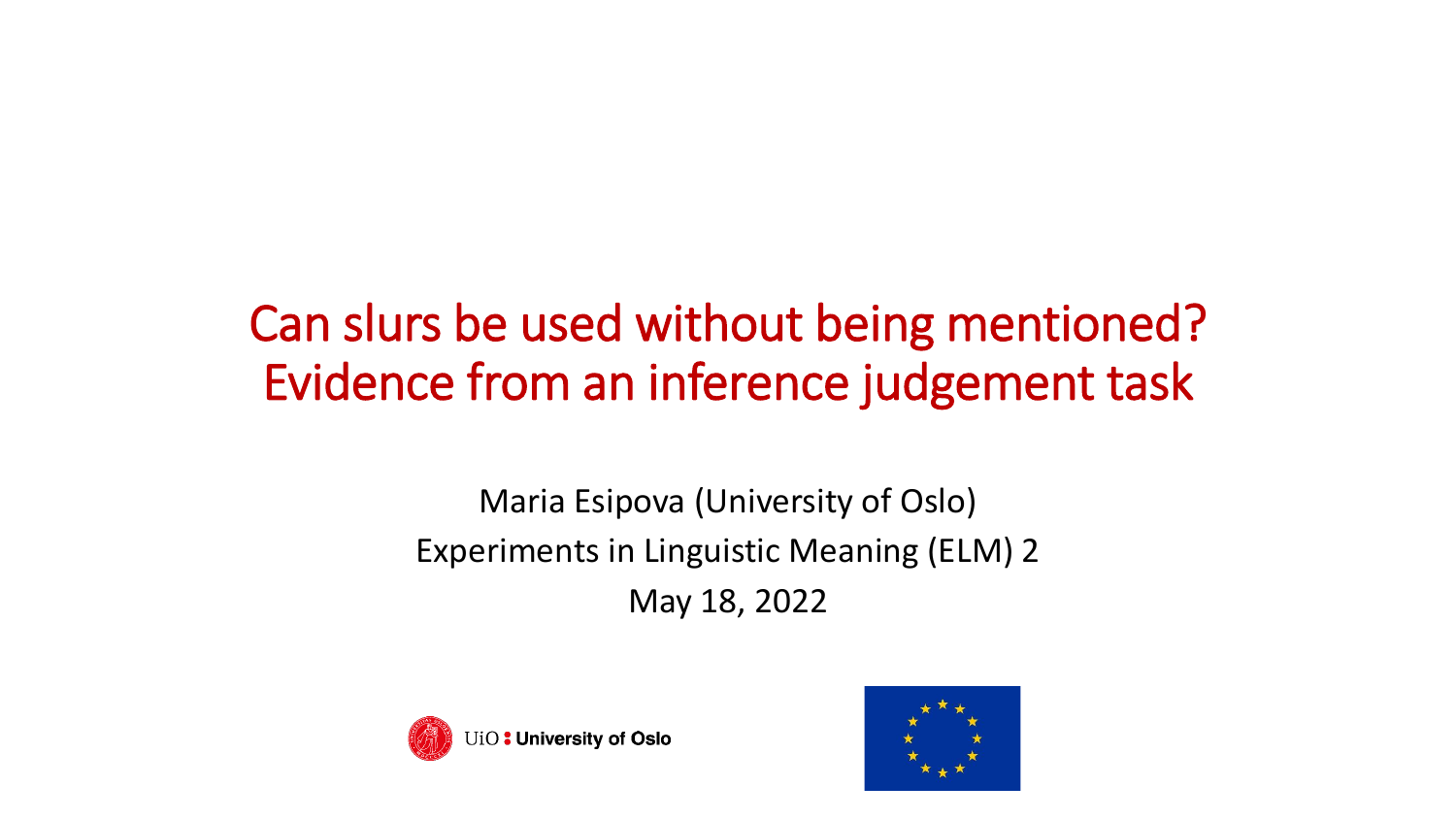## Different types of content and ellipsis/anaphora

**Performative content** (which hinges on performing a certain act, e.g., producing a certain linguistic form) is lost during ellipsis/anaphora resolution, as these phenomena rely on not saying the thing. E.g., purely expressive content:

(1) A: Did you bring a fucking gun to my house? B: No, I didn't. / Yes, I did. / Yes, I did so. / Yes, I brought one.  $\{\rightarrow A \mid \rightarrow B\}$  is experiencing strong emotions.

In contrast, **presuppositions** of items like *stop* or *regret* are always preserved in such environments:

- (2) a. Pam stopped smoking, {but Kim didn't / and Kim did, too / and so did Kim}. (i)  $\{\rightarrow$  Pam /  $\rightarrow$  Kim} used to smoke.
	- b. Bo regrets leaving, {but Jo doesn't / and Jo does, too / and so does Jo}. (i)  $\{\rightarrow \text{Bo} / \rightarrow \text{Jo}\}\$ left.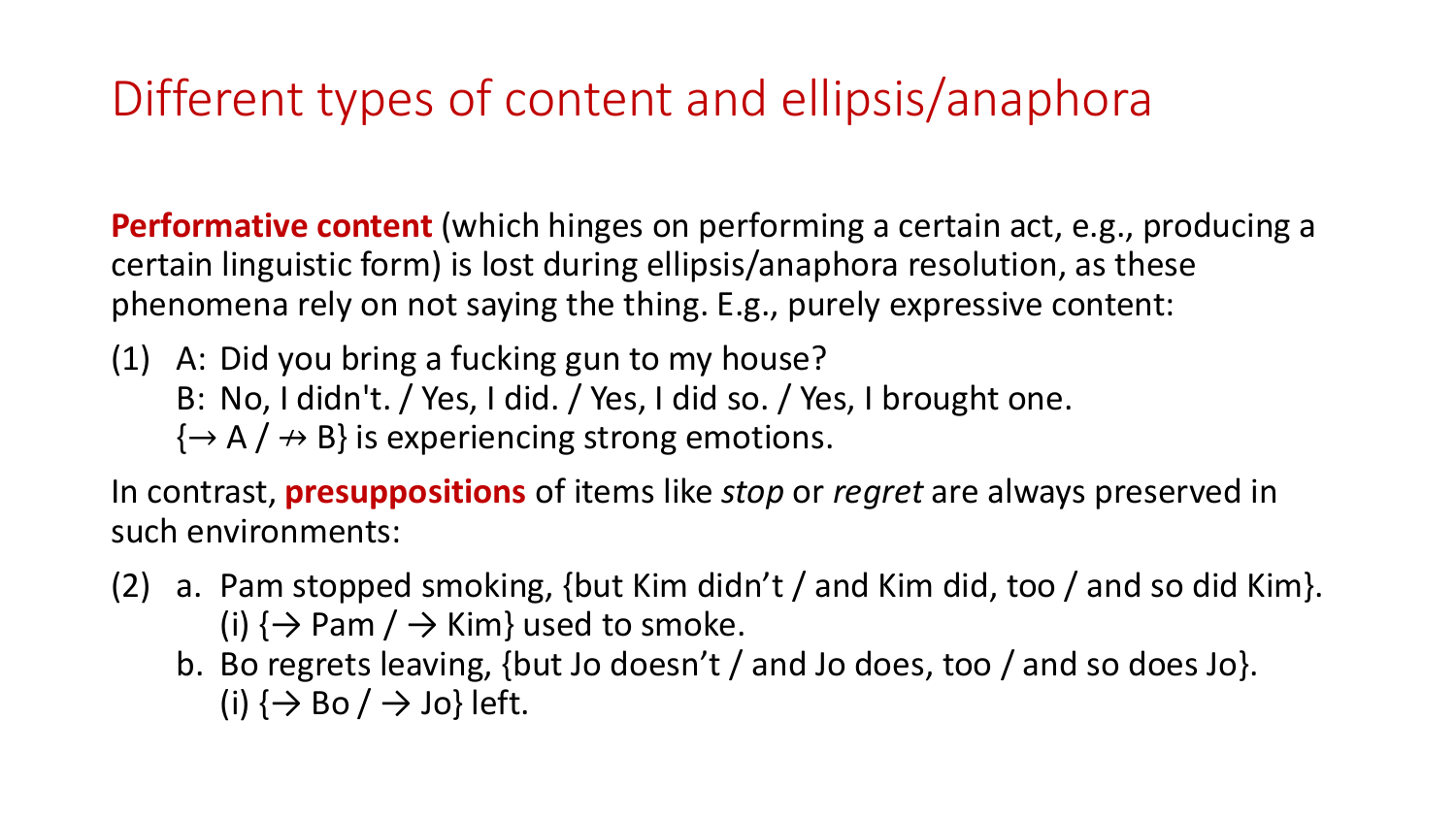### Different types of content and ellipsis/anaphora

Note of caution: some truth-conditional, but not-at-issue content can get ignored during ellipsis/anaphora resolution, too (see, e.g., Esipova 2019, Sailor & Colasanti 2020), so the entailment only goes in one direction:

**If a piece of content gets preserved during ellipsis/anaphora resolution, it cannot be purely performative.** 

So… what about slurs (denotational component + prejudice component)? **Is the prejudice component of slurs purely performative, or can it get preserved under ellipsis/anaphora?**

E.g., Saab 2020: "ellipsis is an apt strategy to nullify the bias encoded in some lexical items"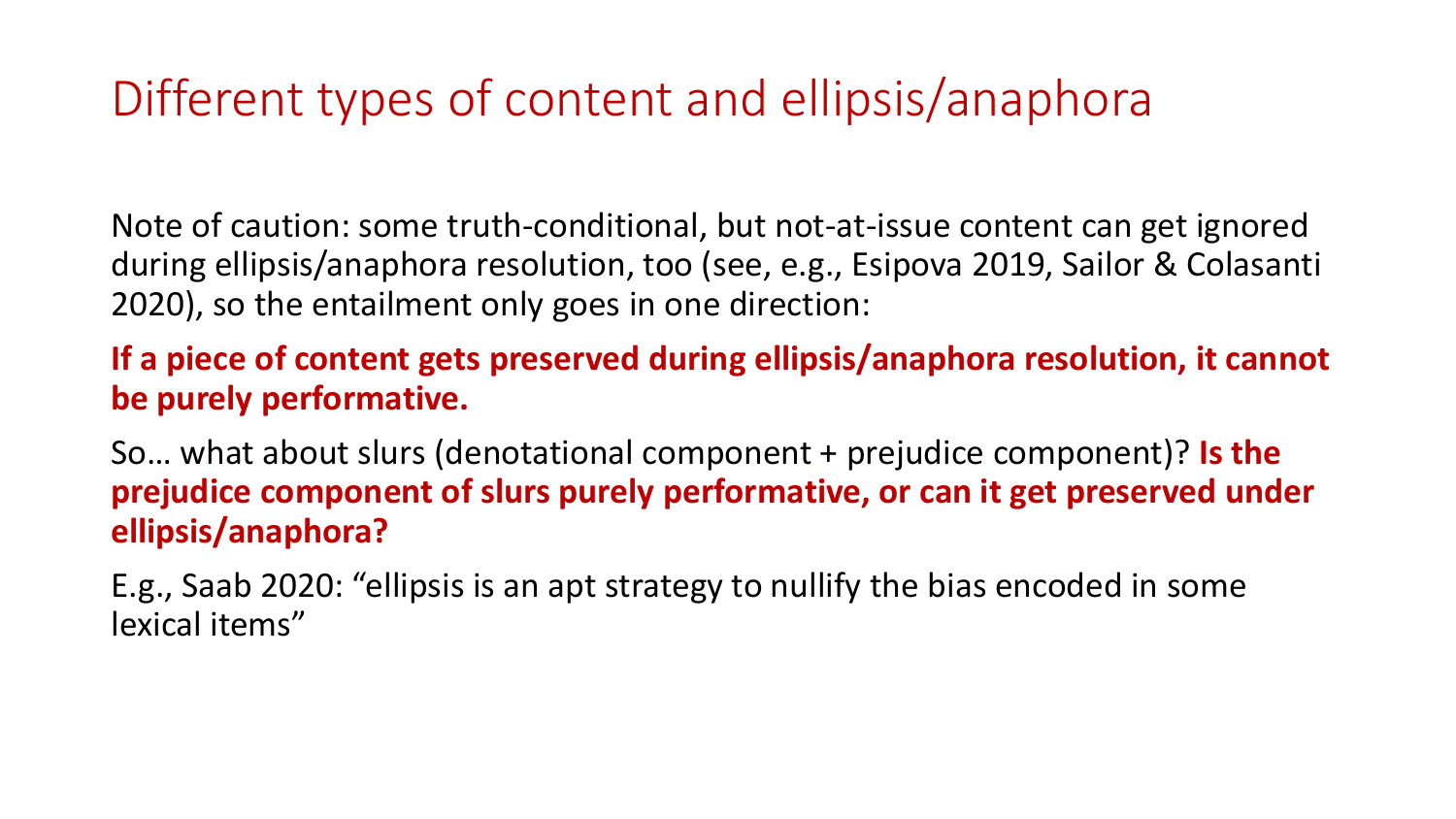### My study

I looked at paradigms like (3); the results suggest that **the prejudice component of slurs is partially, but not fully performative**, warranting a hybrid analysis (contra, e.g., Potts 2007; Schlenker 2007; Saab 2020)

(3) *Context: We are in a fictional universe where humans coexist with centaurs, dwarves, elves, orcs, etc. The exchange happens in the context of a criminal investigation. 'Tusky' is a slur for orcs.*

Detective: Did you see a tusky?

Witness: Yes. ('Bare') / Yes, I did. ('VPE') / Yes, I saw one. ('One') / Yes, I saw a tusky. ('Slur') / Yes, I saw an orc. ('Nonslur')

*Question: How likely do you think that this witness is prejudiced against orcs?*

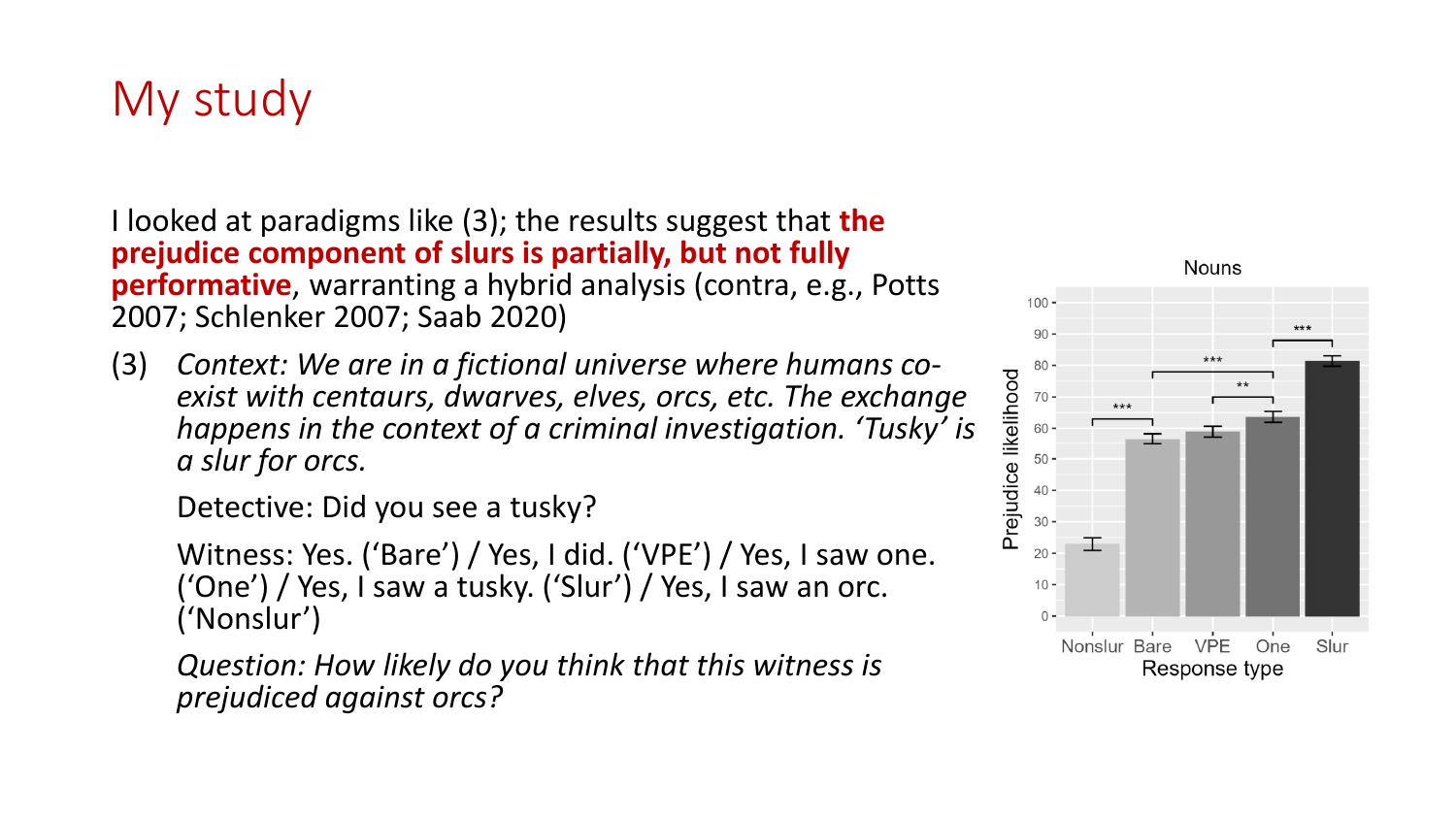#### My study

I also have data on verb slurs! Ask me about it!

(4) *Context: 'Tusky' is a slur for orcs. This slur can also be used as a verb meaning 'to crawl' (for any race), because orcs are stereotyped as living in caves and, thus, having to crawl through narrow spaces all the time. The detective is asking a question about a human.*

Detective: What happened next? Did he tusky under the table?

Witness: Yes. ('Bare') / Yes, he did. ('VPE') / Yes, he did so. ('So') / Yes, he tuskied under the table. ('Slur') / Yes, he crawled under the table. ('Nonslur')

*Question: How likely do you think that this witness is prejudiced against orcs?*